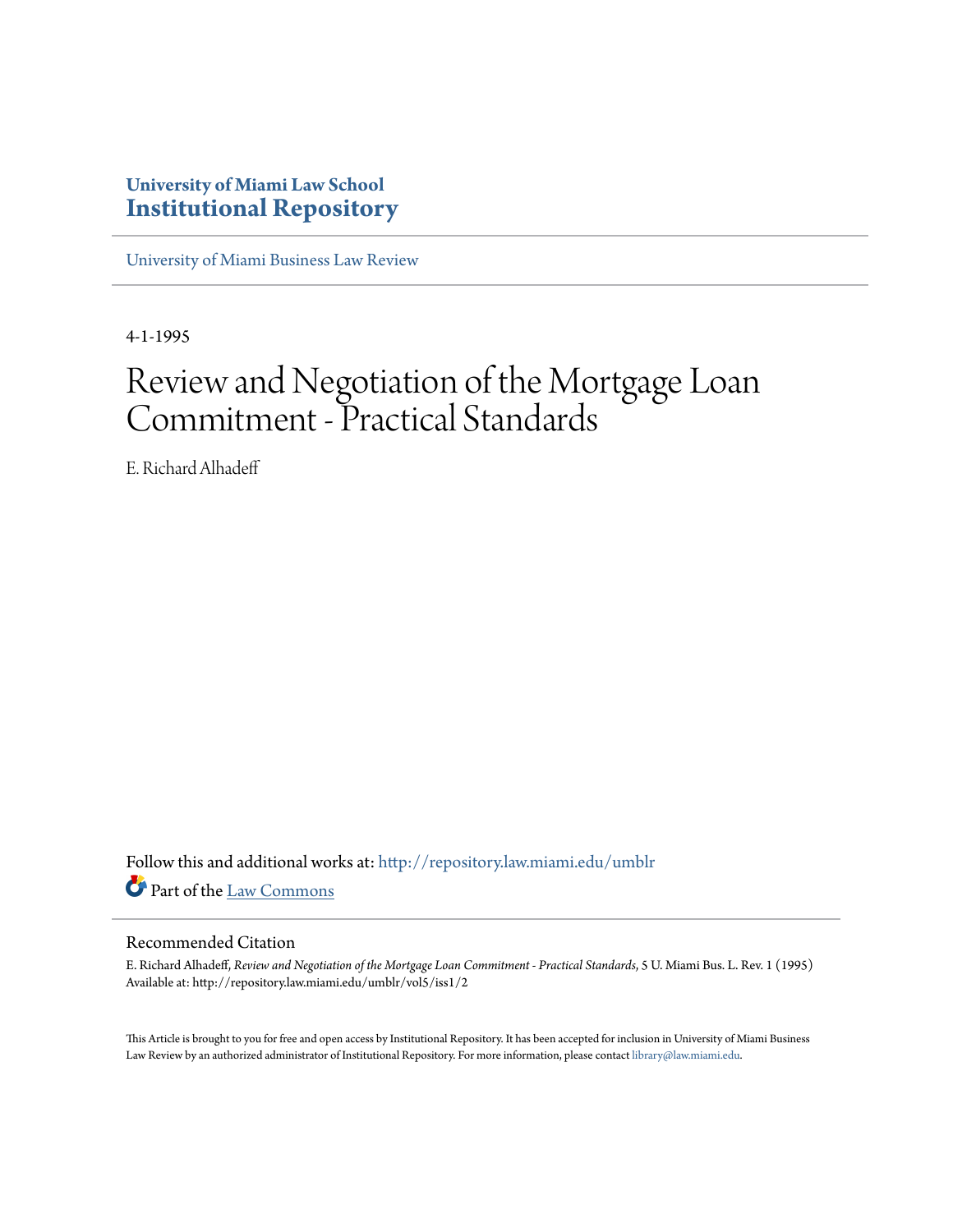#### **ARTICLES**

# **REVIEW AND NEGOTIATION OF THE MORTGAGE LOAN COMMITMENT - PRACTICAL STANDARDS**

**E.** Richard Alhadeff\*

#### **I. INTRODUCTION**

Commitment letters, agreements to lend money, have become increasingly important as courts begin to hold the parties bound **by** these letters' terms. The impact of this trend was vividly illustrated in a recent Missouri case in which the lender was found to have breached the terms of a commitment letter, which damaged the borrower in the amount of \$70,000,000.

In light of the possible liability of substantial damages, lenders, as well as borrowers, would be well-advised to treat the negotiation of the commitment letter as critical to the loan transaction.

# **H. A COMMITMENT LETTER AS A FORM OF CONTRACT**

**A** commitment letter is an agreement between two parties, in which one party (the "lender") agrees to loan money to the other (the "borrower"), and the borrower agrees to accept the money from the lender. **A** commitment letter was once considered an unenforceable statement of an intent to lend money. However, in recent years, courts have begun to recognize that these preliminary loan agreements could actually be binding and enforceable since they contain all of the characteristics of a contract.

In response, many lenders now employ **highly** detailed and sophisticated commitment letters. Some of the factors to be considered in determining whether the parties have entered into an enforceable agreement are:

- (i) Did the borrower pay a commitment fee?
- (ii) Did the parties manifest an intent to be bound? In this agreement, the specific language used by the parties in the letter is critical. Phrases such as "shall become a binding agreement" and "attached is an executed copy" in preliminary agreements, have been viewed

**<sup>\*</sup>** Steams, Weaver, Miller, Weissler, Alhadeff **.&** Sitterson, **P.A.,** Miami, Florida. The author gratefully acknowledges the assistance of Kevin Love, an attorney with the firm of Steams, Weaver, Miller, Weissler, Alhadeff and Sitterson, P.A., Chava Genet, a third year law student at the University of Miami, and Sara Goldberg, a third year student at New York University.

 $\mathbf{1}$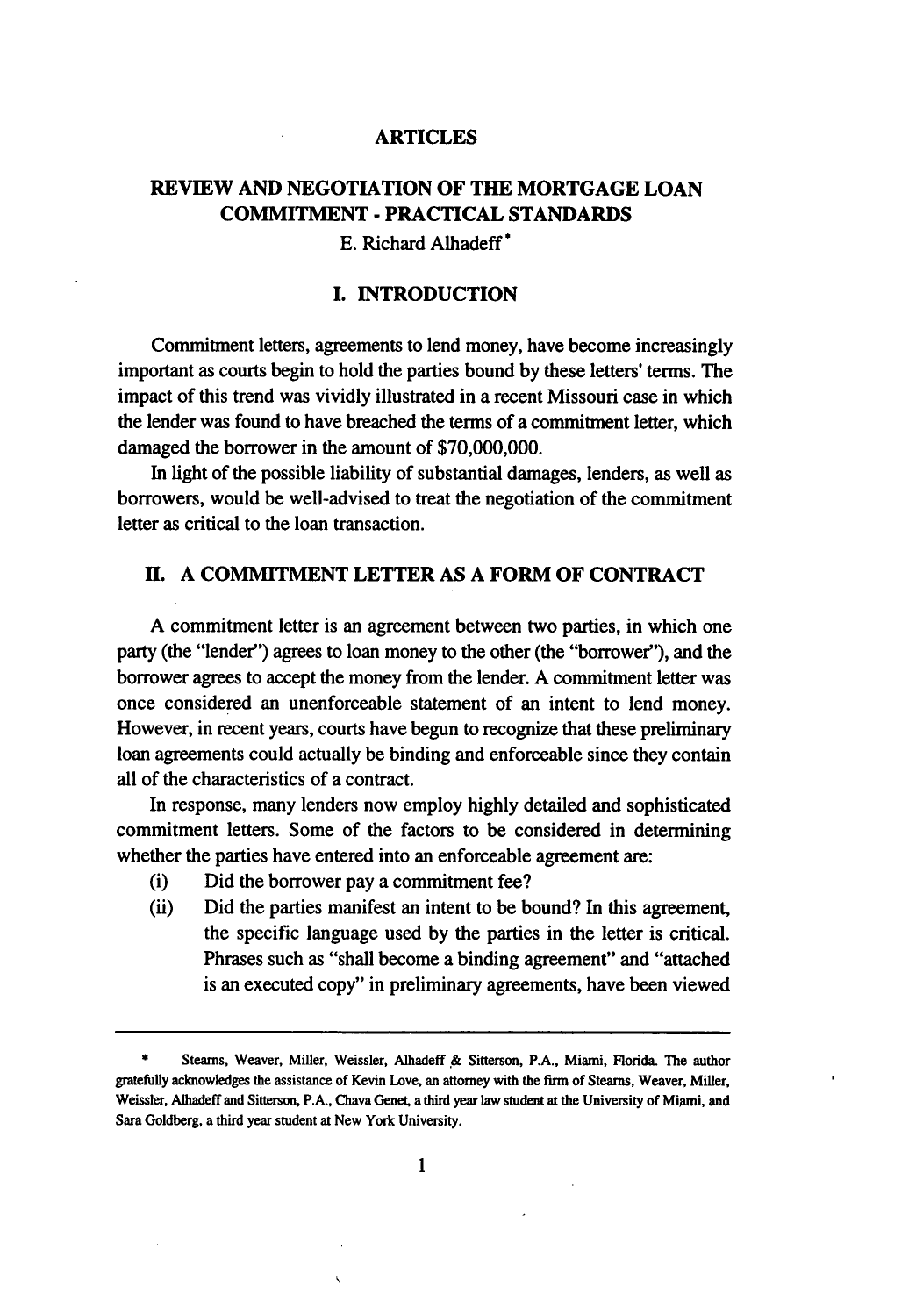as evidence of intent to be bound. A contrasting intent is shown when a party expressly reserves its right to be bound "only upon execution" or "only upon receipt of acceptance."

(iii) Did the parties agree upon all of the most important economic items and other significant legal issues? For example, was the interest rate "locked in" when the parties entered into the agreement?

In the early stages of the lending industry, many commitments were socalled unilateral contracts that compelled the lender to lend but gave the borrower the right to borrow or lose its commitment fee as the sole remedy. Commitment letters were usually drafted unilaterally. However, as the loans became more complicated, the commitment letters became more bilateral, i.e., the borrower had to borrow as much money as the lender had to lend under the commitment letter.

Some of the factors that have led to the more expansive and complete commitment letter include:

- (i) the increasing complexity of loan transactions;
- (ii) the growing complexity of financed projects. More multi-use and complex-use projects are being developed, requiring greater sophistication in the lending portion of the transaction;
- (iii). during periods of declining interest rates, borrowers are more likely to dishonor their commitment while the lender still desires to enforce the borrower's commitment;
- (iv) commitment fees are no longer nominal. Both parties are therefore under extreme pressure to negotiate the provisions relating to payment and return of the commitment fee; and
- (v) the trend towards greater specificity in the commitment letter to avoid future litigation over provisions not expressed.

Now, with the advent of the complex and complete commitment letter, it has become quite difficult to determine individual fault and each party's underlying motives for the failure when the borrower and lender fail to close a loan.

#### **III. LITIGATION INVOLVING COMMITMENT LETTERS**

The following Florida decisions discuss the circumstances in which the lender and/or the borrower are legally bound to a commitment letter's provisions.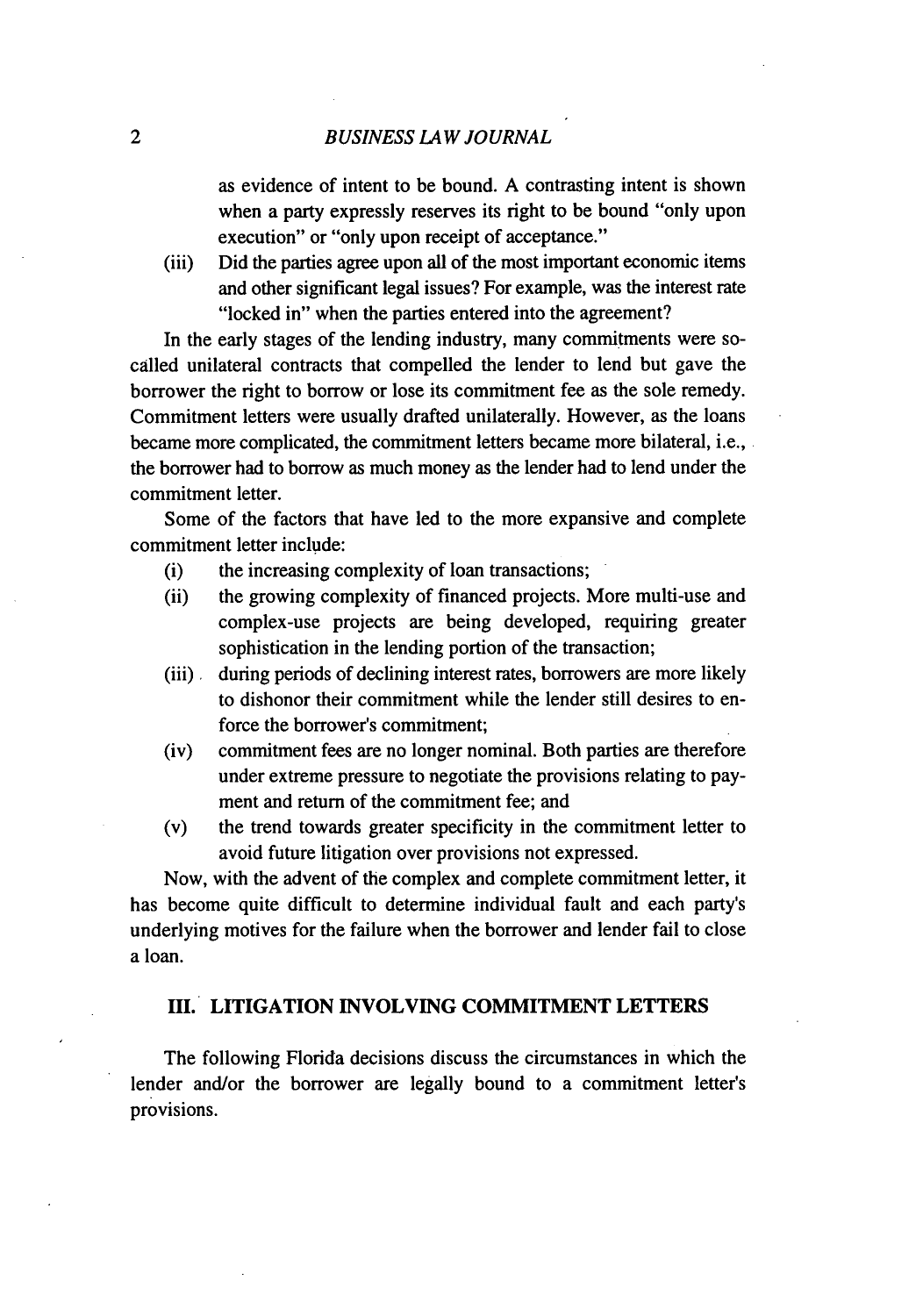#### *A. Commitment Fees*

Many cases have discussed the nature of the commitment fee and the circumstances in which a lender is entitled to retain the fee if the loan fails to close through no fault of the lender.

In *First Federal Savings and Loan Association of the Palm Beaches v. Sailboat Key, Inc.,'* the borrower paid \$70,000 to First Federal Savings and Loan Association of the Palm Beaches as a standby fee for a commitment to provide permanent financing for end loans for a condominium project. The Fourth District Court of Appeal described a series of letters commencing with one dated December 14, 1972, containing the following admonition: "[t]his letter shall not be construed as a firm commitment by the Lender and the parties acknowledge that there shall be no firm commitment until such time as the Lender and the developer enter into a firm mortgage agreement in connection with the above referred to project."<sup>2</sup> The series of letters concluded with a letter dated December 18, 1973, confirming that the commitment was in full force and effect and accepting the \$70,000 standby fee originally sent to it on September 12th. Since the construction loan never closed, the lender never closed on any of the contemplated mortgage loans. Several years later, the borrower filed suit to recover the standby fee, alleging that it never received a firm mortgage commitment, which was a precondition to the effectiveness of the December 14, 1972 letter. The court concluded that the correspondence taken in its entirety could constitute a firm commitment obligating the lender to make the loan and further stipulated that the lender should have set aside enough funds to meet its commitments. Therefore, the court concluded that the lender was entitled to keep its standby fee.

In *Brighton Dev. Corp. v. Barnett Bank of South Florida, N.A.*<sup>3</sup> the borrower, who had entered into a loan commitment, sued to recover its \$171,000 commitment fee. The agreement between the parties stated that the lender would loan the borrower the funds if certain conditions were met. Specifically, the commitment required the lender to reserve the loan amount for sixty days, after the borrower paid a non-refundable commitment fee. The lender was also required to prepare the loan documents, and the borrower was to return the documents within the sixty-day period. However, the borrower

**<sup>1</sup>** 375 So.2d 625 (Fla. 4th **DCA** 1979), *cert. denied,* **386** So.2d 641 (Fla. **1980).**

<sup>2</sup> *Id.* at 626.

**<sup>3</sup>** 513 So.2d **1103** (Fla. 2d DCA 1987).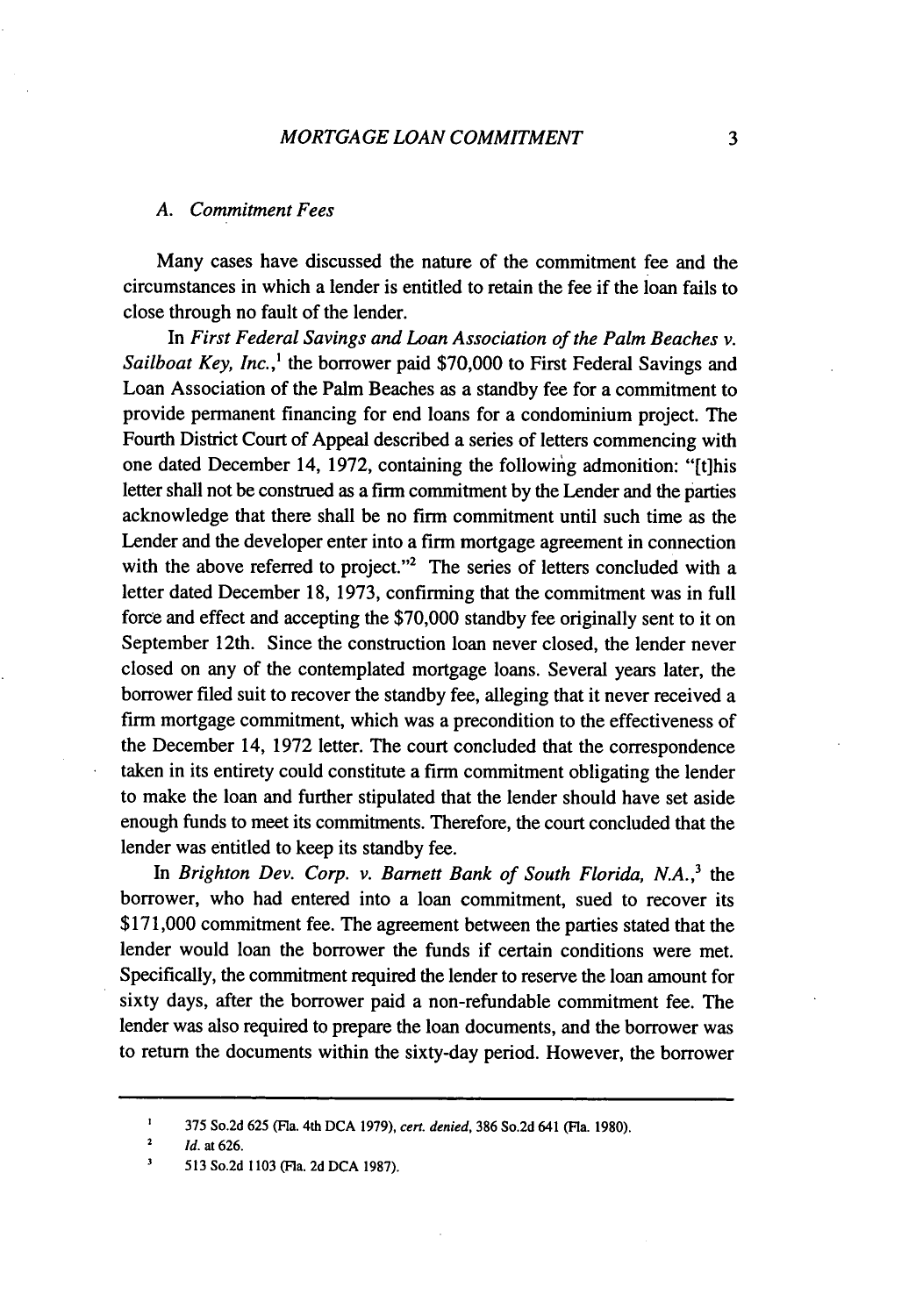# *BUSINESS LAW JOURNAL*

could not complete its performance within the sixty days and asked for a oneday extension, which the lender declined. The lender ultimately refused to lend the money and refused to return the commitment fee. The Second District Court of Appeal held that the lender performed its part of the obligation by holding the loan amount for sixty days and by delivering the loan documents to the borrower in a timely fashion. Since the lender did not breach the contract, it was entitled to retain the non-refundable commitment fee.

#### *B. Conditions of the Commitment Letter*

Failure to comply with the conditions of the commitment are grounds for the lender to refuse to fund a committed loan. However, problems may arise when the borrower believes that one of the conditions that the lender claims has not been met, was ambiguous.

This situation arose in *Thunderbird, Ltd. v. First Federal* Sav. *and Loan Ass'n of Jacksonville.4* The borrower brought an action against the lender claim ing that the lender breached its agreement to participate in funding a loan to the borrower for the purchase and renovation of a resort hotel. The loan commitment specifically stated that the lender would provide a mortgage loan upon satisfaction of certain conditions contained in the commitment, one of which was that the real property "shall have consistently over the preceding four (4) month period generated sufficient income to pay when due all operating expenses, accruals, and other liabilities, with sufficient excess to service the debt herein contemplated."<sup>5</sup>

The borrower's financial statements reflected that it had generated a profit in the months of December, February and March, but a loss in the intervening month of January. The lender took the position that the commitment required a positive cash flow in each of the four months for which financial information was furnished, and refused to close the loan.

The Eleventh Circuit held that the plain meaning of the word "consistently" meant a positive cash flow in each of the four preceding months and therefore, the lender had no obligation to make the loan.

Similarly in *Anuhco, Inc. v. Westinghouse Credit Corp.,6* the lender and borrower signed a commitment letter for a loan of \$65,000,000, if twelve "special conditions" were satisfied by the borrower, to the lender's satisfaction.

 $\overline{\mathbf{4}}$ 

<sup>4</sup>**908 F.2d 787 (1Ilth** Cir. **1990).**

**<sup>5</sup> Id. at 789.**

**<sup>6</sup>No. WD 47719, 1994 WL 327752 (Mo. App. W.D. July 12, 1994).**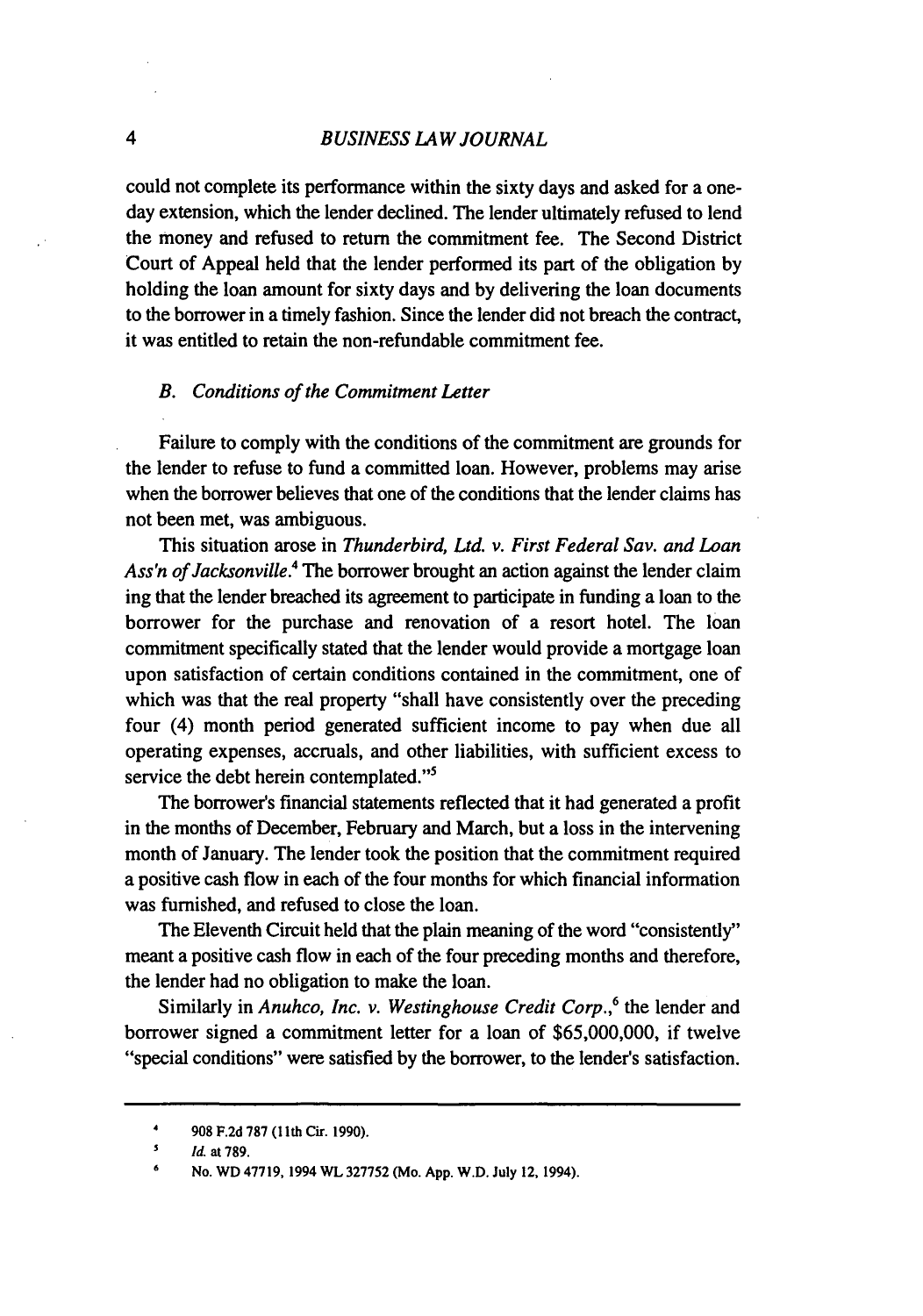Special condition No. 11 stated: "The May 31, 1988 operating results of Borrower are to be reviewed prior to the closing of WCC's accommodation and found to be in line with projected operating results." Review of the May operating results revealed that the borrower's sales revenues were 12% below its April forecast. On the other hand, the lender's net loss for the month was smaller than the net loss it had forecasted. Disagreement arose whether Special condition No. **11** had been met. The lender decided that the condition had not been met and put the loan "on hold." This resulted in the borrower filing for bankruptcy. Eventually, the borrower filed suit and the jury found that the lender had breached the commitment letter. The borrower was awarded **\$70,0** 00,000 in damages.

In *Plantation Key Developers, Inc. v. Colonial Mortgage Company of Indiana, Inc.*,<sup>7</sup> an action was brought by a borrower against a lender based on breach of a contract and fraud. The dispute arose out of a loan arrangement between the lender and the borrower for the purpose of constructing a condominium project. As part of the commitment, the lender agreed to provide funds to the borrower in three parts. First, the lender agreed to provide money at a rate of 9% plus a loan service fee (points) of 3 1/2% of the loan amount. Second, the borrower had an option to extend the commitment for six months "with adjustments in interest and points made if market conditions so demand." <sup>8</sup> Finally, the agreement provided for another extension of the commitment for six more months with the same interest and points. As consideration for this commitment contract, the borrower paid a \$60,000 non-refundable commitment fee, and agreed to pay an additional \$30,000 each time it chose to exercise the option to finance the second and third phases.

The problem arose when the borrower attempted to exercise its option to finance the second phase of the agreement. At that time, the lender increased the interest rate to 9.75%, and increased the service fee to 9 points. The borrower contended that those rates were inconsistent with the lender's promise to make rate adjustments only in response to "market conditions." At that point, the borrower refused to pay the additional \$30,000 and brought suit against the lender.

The lender claimed that: **(1)** the borrower's payment of the extension fee was a condition precedent to suit; (2) the quotation and extension fee were dependant covenants; (3) the quotation and the extension fee were concurrent conditions; (4) the borrower's failure to tend to the extension fee was a breach

**<sup>7</sup>**589 F.2d 164 (5th Cir. 1979). **<sup>a</sup>***Id.* at 167.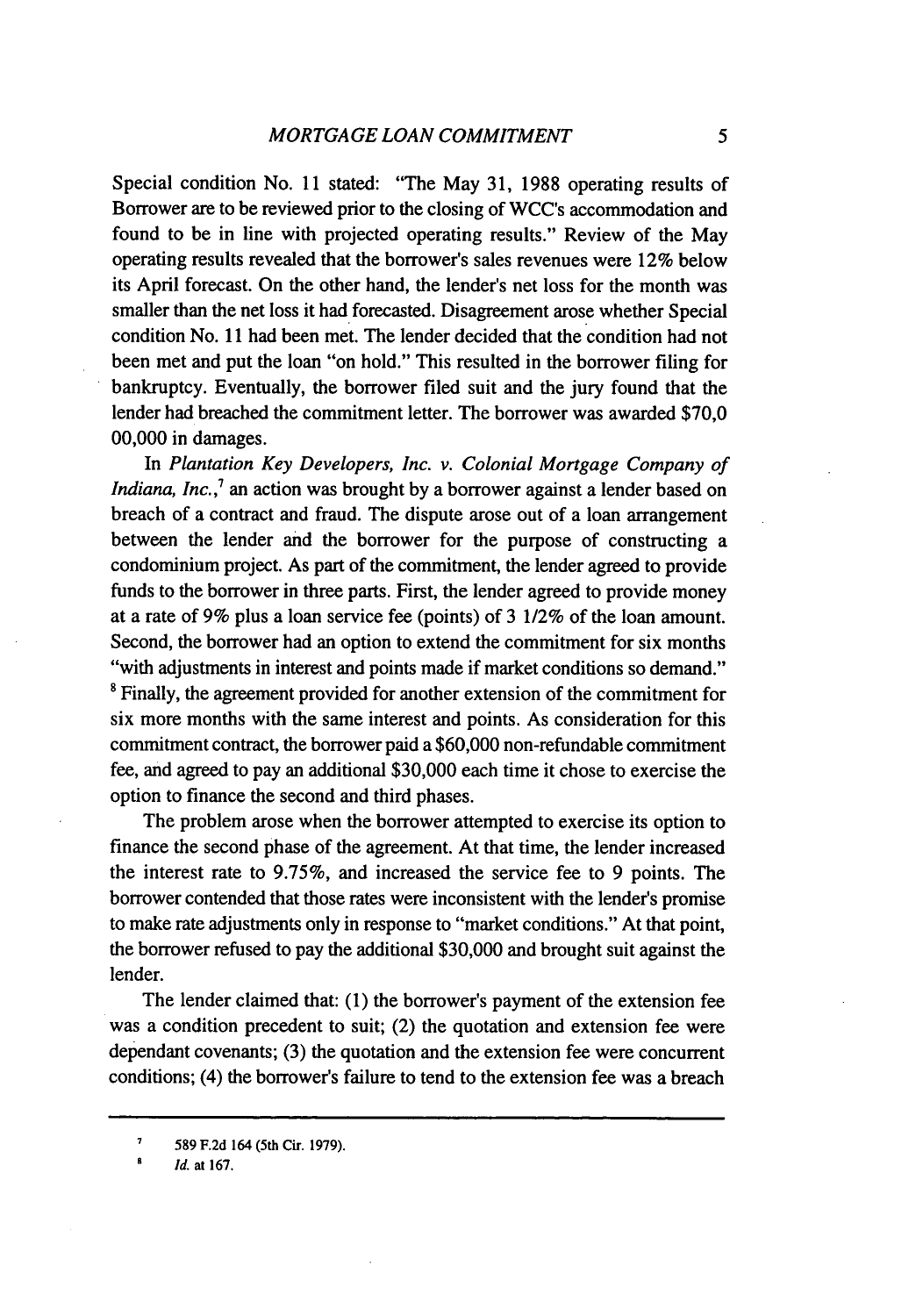6

which excused the lender from performance; and (5) the option lapsed due to the borrower's failure to exercise it.

The jury found that the interest rate and closing fees were not in compliance with the commitment letter and awarded damages to the borrower. The Fifth Circuit affirmed, holding that the agreement entered into between the parties was actually an option contract. The court went on to explain the two elements of an option contract: (1) the underlying contract which is not binding until accepted; and (2) the agreement to hold open to the optionee the opportunity to accept. Further, the consideration for this option contract was the original \$60,000 that the borrower already paid. The court held that the only time the borrower would have to pay the additional \$39,000 was if it actually exercised its option and bound the lender to the quoted rates for the extended period. The Fifth Circuit agreed with the District Court that it was within the province of the jury to decide whether or not the lender's quoted rate of 9.75% and 9 points was in compliance with the lender's obligation to change its rates only if marketing conditions demanded.

In this case, the borrower also brought an action of fraud against the lender, claiming that the lender purposely drafted the commitment agreement in such a way as to escape its obligation under the agreement if it did not have the mortgage money readily available. However, the court, reluctant to label common business decisions as fraud, held that it is not uncommon for lenders to obligate themselves for future loans without having the actual funds in their possession. The court refused to hold that because the lender did not conduct its business in a manner acceptable to the borrower or even to the proverbial reasonable man, the lender had perpetrated a fraud against the borrower.

#### *C. When must the conditions be performed?*

In the context of commitment agreements, it is important to analyze whether, when a specific date for performance is provided in the commitment, it renders time of performance an essential term of the contract. Florida courts have held that "it is elementary that the mere breach of an agreement which causes no loss to plaintiff will not sustain a suit **by** him for damages, much less rescission."9 Concerning tardy performance that does not cause damage to the complaining party, a Florida appellate court has observed:

**<sup>9</sup>**Block v. City of West Palm Beach, 112 F.2d 949, **952** (5th Cir. 1940) (affuming dismissal for failure to state a claim in suit by bondholders against a city for breach of contract when bondholders made no showing of injury from city's breach of promise).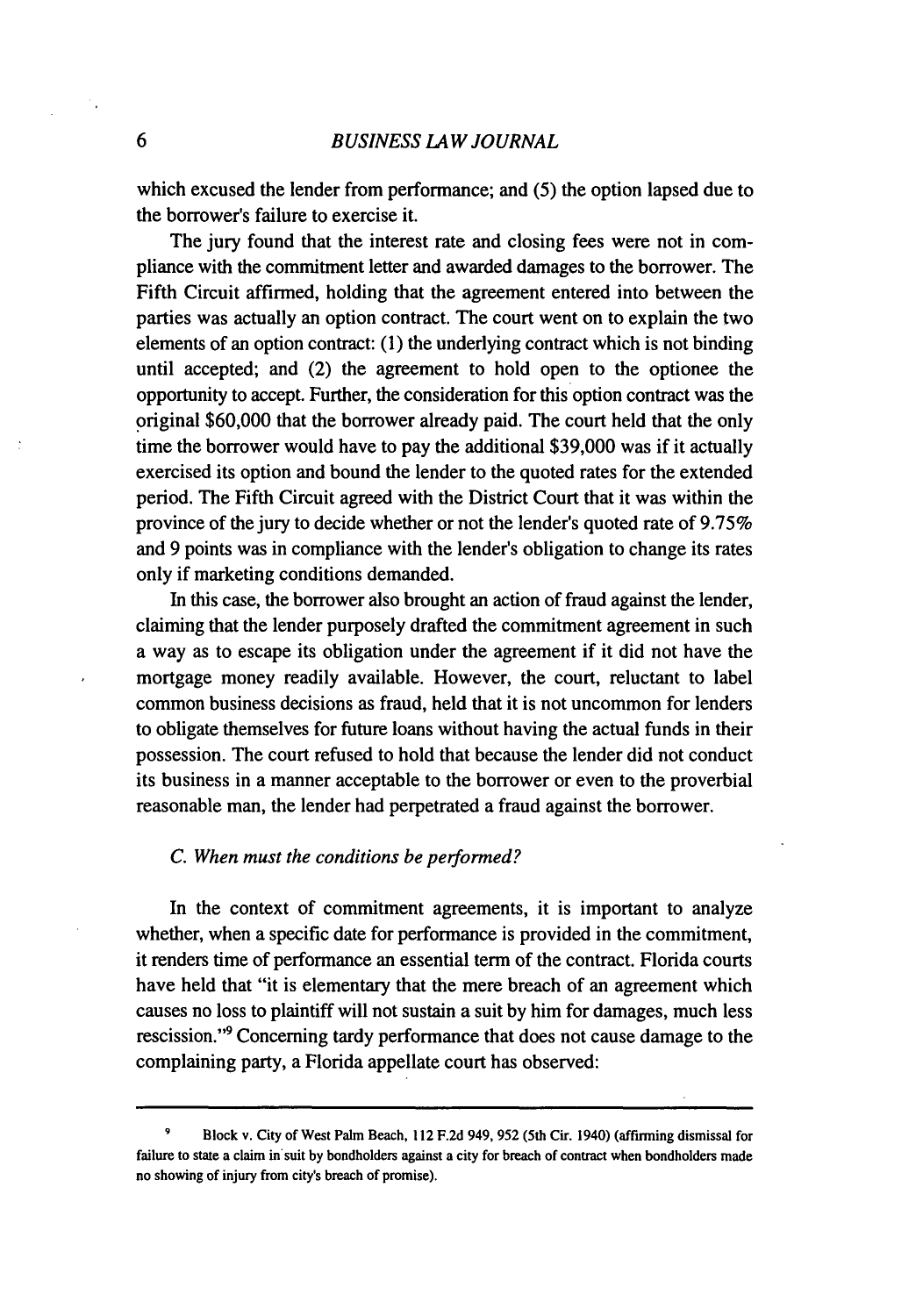The modem trend of decisions concerning brief delays by one party in performance of a contract or conditions thereunder, in the absence of an express stipulation in the contract that time is of the essence, is to not treat such delays as a failure of a constructive condition discharging the other party unless performance on time was clearly an essential and vital part of the bargain.'<sup>0</sup>

In applying this general trend in contract law to land sales agreements, the Second District Court of Appeal explained:

time is not of the essence for the reason that no substantial injury will normally result from the breach of a time term and it is therefore just to enforce the contract with due allowance for any damage rather than to discharge the party aggrieved by the failure to perform strictly on time. $11$ 

Minor delay has also been held not to be a basis for rescission in the context of construction contracts.12

*In Westcap Government Securities, Inc. v. Homestead Air Force Base Federal Credit Union*,<sup>13</sup> a purchaser signed a commitment letter agreeing to "stand by" to purchase \$500,000 of Government National Mortgage Association Mortgaged Backed Securities from a seller at an 8% rate of interest. The commitment letter provided that the delivery of securities was optional for the seller, but if the seller exercised its option, then delivery of the securities "must occur November 20, 1978."<sup>14</sup> The seller paid the purchaser a non-refundable commitment fee of \$2,500 as consideration for the agreement.

The seller exercised its option and notified the purchaser that it was going to deliver the securities. The purchaser then borrowed the necessary funds to pay for the securities and awaited delivery. When the purchaser did not receive delivery of the securities by November 28, 1978, the purchaser wrote the seller a letter terminating the contract, stating:

**<sup>10</sup>** National Exhibition Co. v. Ball, **139** So.2d 489, 492 (Fla. 2d DCA 1962).

 $\mathbf{H}$ **I1** *Id.*

**<sup>12</sup>** *See also* Larsen v. Miami Gardens Dev. Corp., **299** So.2d 50 (Fla. **3d DCA** 1974).

**<sup>13</sup>** 697 **F.2d 911** (11th Cir. 1983).

<sup>14</sup> *Id.* at 912.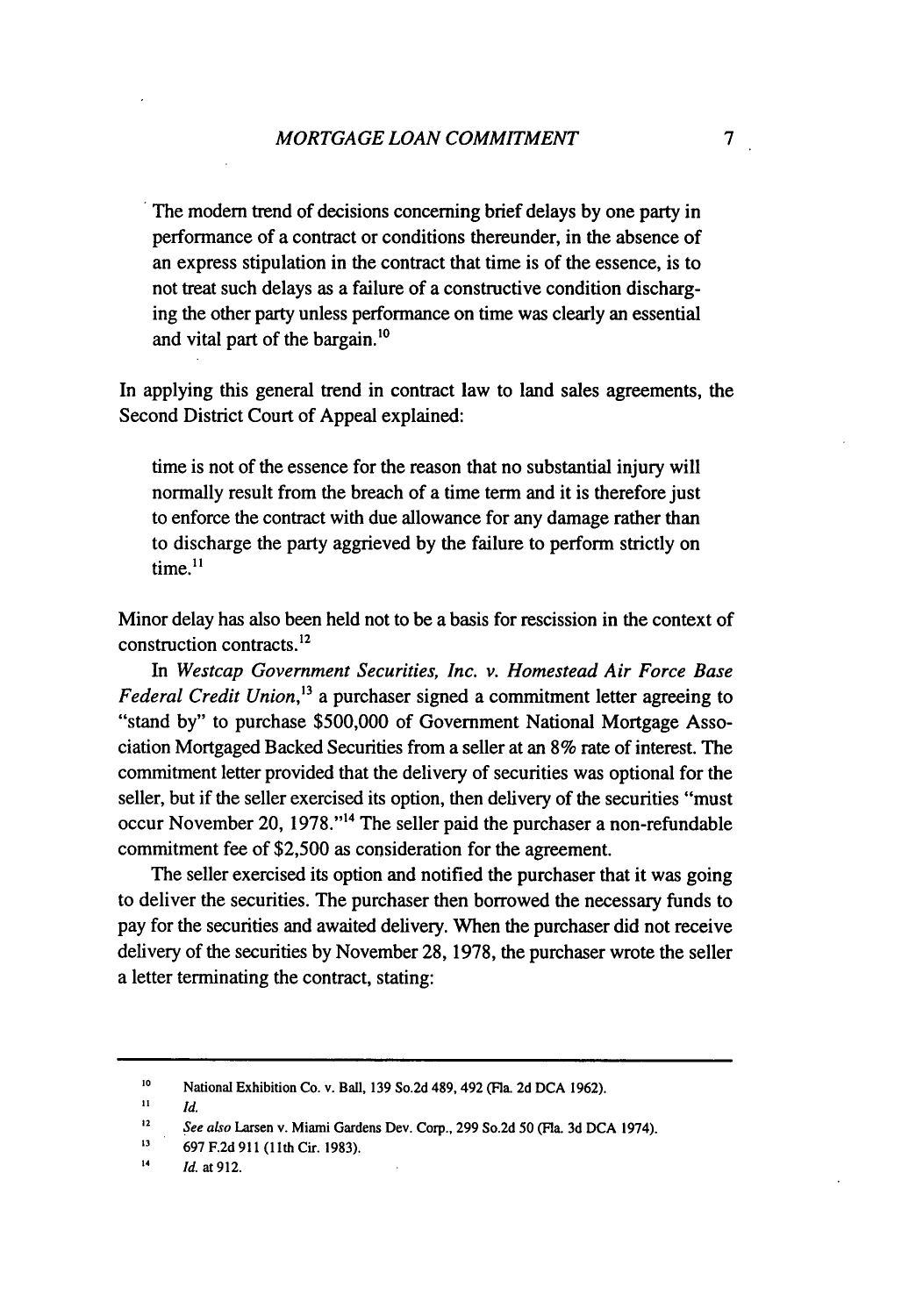It is our understanding that delivery was mandatory on or before November 20, 1978. Since this has not been accomplished, we hereby notify you that we do not wish to proceed due to your failure to comply with our agreement. We will retain the \$2,500 as liquidation damages pursuant to your December 1, 1978 [sic] letter.<sup>15</sup>

Although the seller did not present the bonds for payment until November 28, 1978, it still tried to persuade the purchaser to accept them. Having failed at that attempt, the seller was forced to sell the securities at a loss.

The parties disputed the legal significance of the contractual provision that "[d]elivery must occur November 20, 1978." The court held that, although the word "must" strongly suggests that delivery was mandatory on that date, there is no language in the contract suggesting that the time of delivery was an essential element of performance.

In a footnote, the court pointed out that the defendant acknowledged that if it would have been able to make a profit on the securities, it would have accepted them even though they were delivered late. The court reasoned that the obligation of the defendant was to buy the securities and the delayed delivery would not cause any damage to the defendant. The court further held that in the absence of any showing of damages, Florida law does not countenance the purchaser's unilateral termination of its contract to purchase the securities. Further, the purchaser could not keep the \$2,500 commitment fee absent any showing of damages that it might have suffered from the seller's tardy delivery. Even in a contract containing a "time is of the essence" clause, a party must give reasonable notice of intent to terminate when payment is not made at the time provided for in the contract.

### *D. Good faith and fair dealing*

One of the most difficult issues to resolve when the borrower and lender fail to close is who is at fault and what are the motives of the defaulting party. Underlying the factual issues is the legal issue relating to the obligation of the parties to deal with each other in good faith and fair dealing.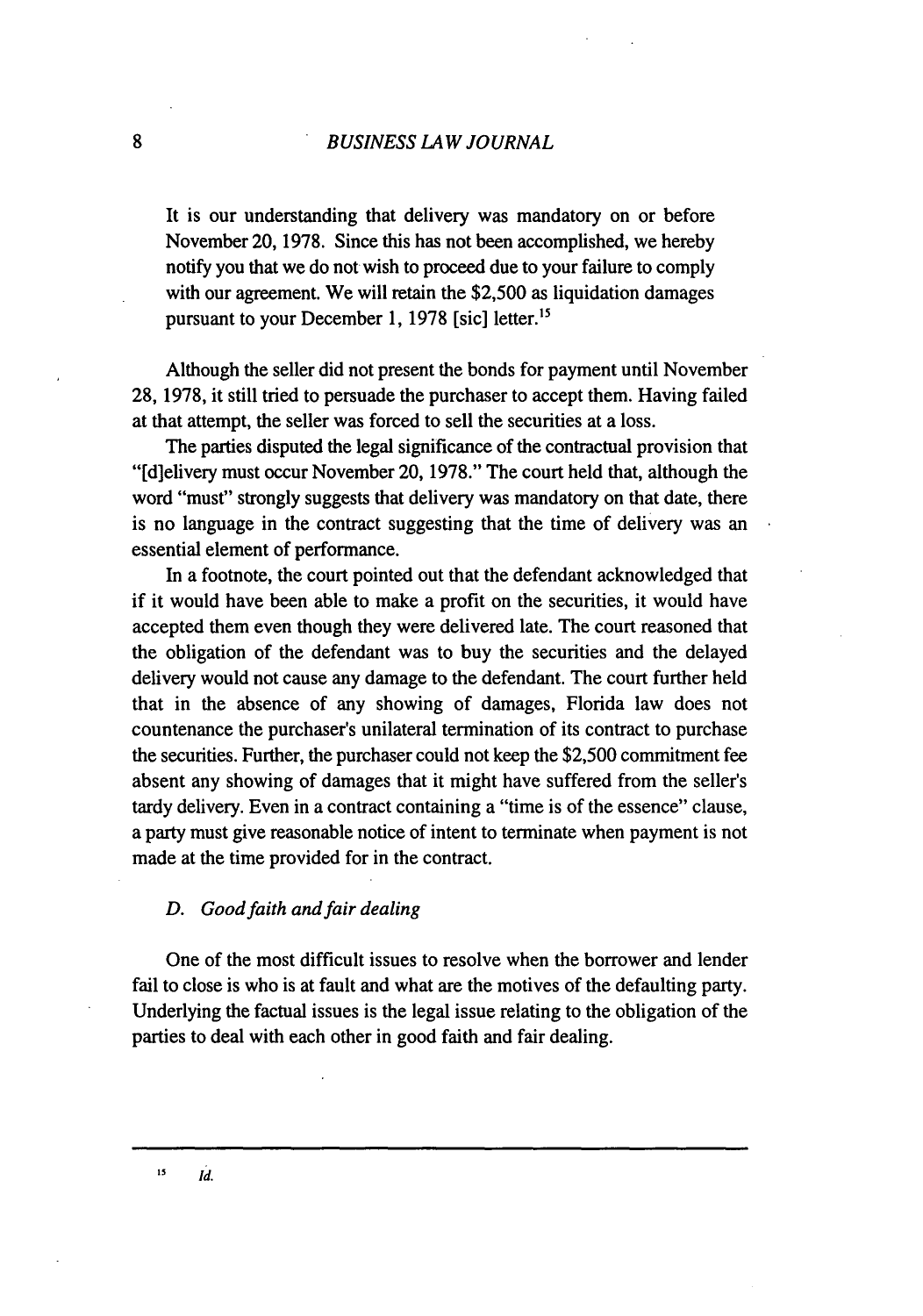The Florida courts have not yet addressed this issue with regard to a commitment letter. However, a recent New York decision has analyzed this form of remedy in great detail.

In *Teachers Ins. & Annuity Ass'n v. Butler*,<sup>16</sup> the lender and the borrower entered into a preliminary commitment agreement, dated September 9, 1982, in which the lender agreed to lend the borrower \$20,000,000 for a thirty-five year term at a fixed interest rate of 14.25% per annum. Because the project was under construction, the loan was not intended to be closed and funded for almost two years. The lender and the borrower acknowledged in the commitment letter that the letter constituted a binding contract between them.

In July 1983, the lender sent the borrower the closing documents for the loan. These documents contained a provision to the effect that if the borrower attempted to pay off the mortgage before a certain date, it would have to pay a large prepayment premium. Prior to the closing, all disagreements were worked out between the parties, except as to the prepayment fee clause. On the day of the closing, the borrowers agreed to sign the loan documents, but struck the prepayment provision before doing so, informing the lender that they were unwilling to accept the loan on those terms. The lender then filed suit seeking damages for breach of contract, claiming that the borrower failed to negotiate in good faith the prepayment penalty clause, and that the objection was merely a pretext for the borrower wanting to get out of the loan agreement because interest rates had greatly declined since the date that the commitment commenced. The lender sought as damages the difference between the interest rate anticipated at the time the commitment was entered into (14.25%), and the prevailing rate of interest on the date when the loan should have closed (11.89%). The borrower argued that since the clause was not in the commitment letter, they had a right to refuse to sign any agreement containing the added provision.

The court awarded the requested damages to the lender, finding that "closing documents for commercial real estate loans historically contain provisions necessary to implement the express terms of the commitment letters, but which are not contained in the commitment letters."<sup>17</sup> Moreover, the parties had a "duty to negotiate in good faith to close the loan transaction [and to] negotiate the terms of provisions."<sup>18</sup> The court determined that the borrower

**'7** *Id.* at 1234.

**<sup>16</sup>**626 F. Supp. **1229** (S.D.N.Y. 1986), stay granted, **813** F.2d 61 **(2d** Cir. 1986), *appeal dismissed,* 816 F.2d 670 (2d Cir. 1987).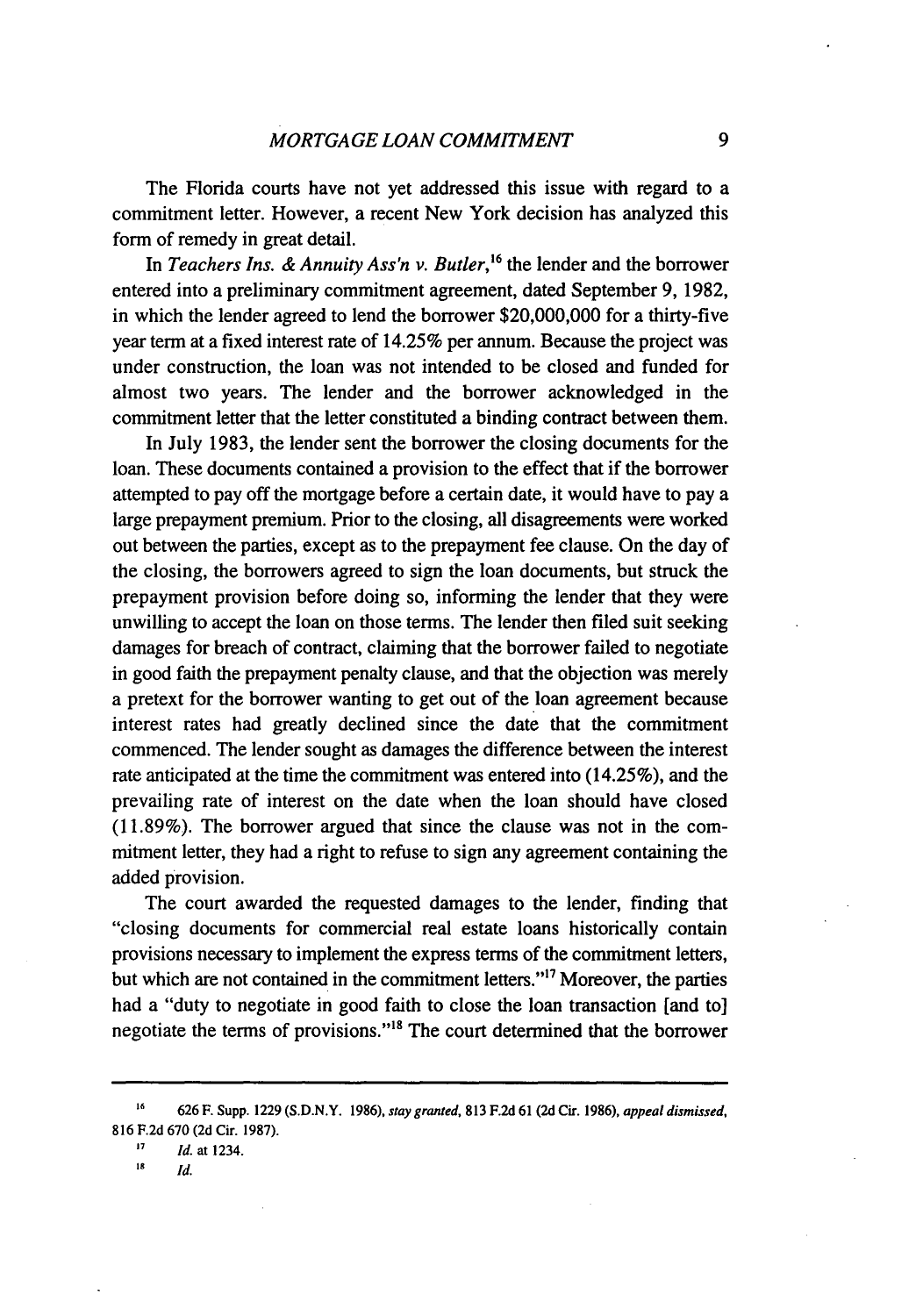asked for a reduction of the interest rate to 12% a few weeks prior to the closing and that the borrower did not deny communicating with other lenders for alternative loans. The court found these facts reinforced the claim that the borrower had not negotiated in good faith.

# **IV. REMEDIES AVAILABLE FOR BREACH OF A COMMITMENT AGREEMENT**

# *A. Monetary Damages*

The damages that are recoverable for breach of contract are those which naturally result from the breach, as the ordinary consequences which, under the circumstances, may be presumed to have been contemplated by the parties to the contract as the probable result of its breach.19 Further, where a contract unambiguously indicates that the loan is for a specific purpose, parol evidence is not admissible to vary the terms of the contract.<sup>20</sup>

In the recent case of *Anuhco, Inc. v. Westinghouse Credit Corp.*<sup>21</sup> the borrower brought suit for breach of contract, alleging that the lender had anticipatorily breached a conditional loan commitment. The jury returned a verdict in the sum of \$70,000,000. The lender appealed claiming, among other things, that the borrower did not present sufficient evidence to establish that the claimed injury, forcing the borrower into bankruptcy, was reasonably foreseeable as the probable result of the lender's decision not to provide credit. The Missouri Appeals Court disagreed. It found that the subsequent bankruptcy was reasonably foreseeable because the lender knew (1) that the borrower's current line of credit was threatened and in default; (2) that the borrower needed cash to maintain essential insurance coverage; (3) that alternative and lending sources were not feasible; and (4) that the borrower would have to issue a press release stating that the loan had not closed, and that this would negatively affect its business.

In *A.M.R. Enterprises, Inc. v. United Postal Sav. Ass'n,'2* the borrower brought suit against a lender for breach of a commitment to loan money pursuant to a commitment letter. The commitment required the borrower to

**19 First Natl Ins. Agency, Inc. v. Leesburg Transfer & Storage, Inc., 139 So.2d 476 (Fla. 2d DCA 1962).**

**<sup>20</sup>**Indemnity Ins. **Co. DuPont, 292 F.2d 569, 574** (5th Cir. **1961).**

10

**<sup>21</sup>883 S.W.2d 910 (Mo. App.** 1994).

<sup>2</sup>**567 F.2d 1277 (5th Cir. 1978).**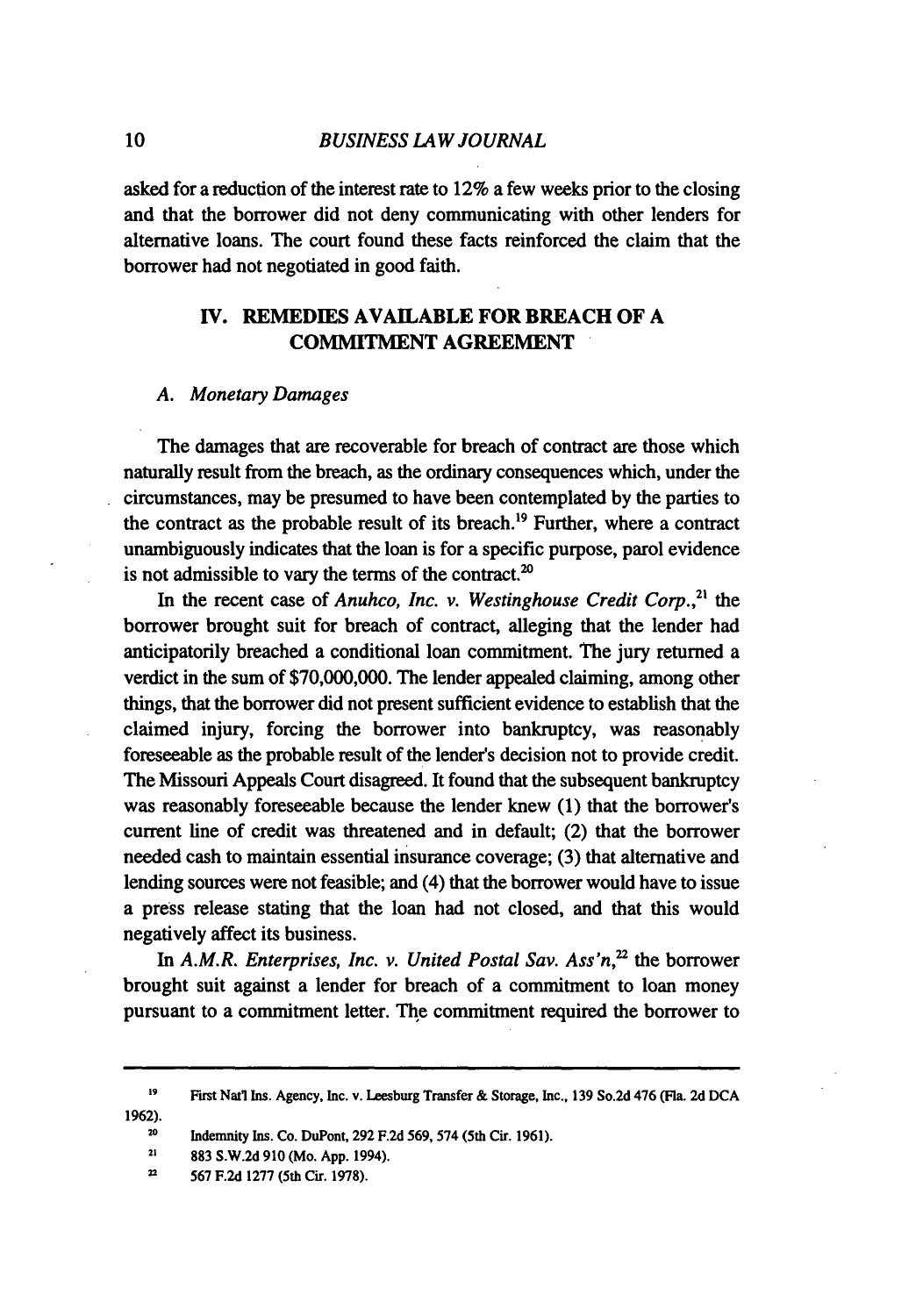deliver a title insurance policy free of exceptions to the lender. The commitment was issued on January 3, 1974, and by August 29, 1974, the borrower was not able to deliver title in the manner required. The lender then notified the borrower that it was cancelling the commitment. The court concluded that because the commitment letter did not expressly limit the duration of the lender's obligation, this unresolved issue of fact precluded the entry of a summary judgment. Although the lender was successful in limiting its potential damages, it could have avoided the potential for liability completely had it included a date certain for the satisfaction of the conditions. Compare this case to *Brighton Dev. Corp. v. Barnett Bank of South Florida, N.A.*<sup>23</sup> The borrower, contending that the loan was for construction of condominiums as well as for purchase of the land, sought recovery of the money it had expended in attempting to comply with the conditions of the commitment letter, and for the cost of the property that it lost through mortgage foreclosure.<sup>24</sup> The court found that the commitment entered into by the lender was solely for the construction loan and therefore it denied recovery for moneys expended in connection with the mortgage on the property because those expenses were not "proper elements of damages as they were not proximately caused by [the lender's] breach of its contractual obligation, were not incurred in compliance with the terms of the commitment letter and further were not reasonably foreseeable by [the lender] or in contemplation of the parties at the time the contract was made."'25 Further, the circuit court found that the commitment letter completely stated the agreement of the parties and that the terms of the commitment could not be supplemented with parol evidence. Specifically, the commitment letter stated that the lender would be lending money for a construction loan. Everything in the agreement indicated that the parties intended the loan for construction purposes. Since the foreclosure was not foreseeable or contemplated, the court held that the lender was not liable for damages resulting from the foreclosure.26

In *Levenson v. Barnett Bank of Miami,27* the borrowers entered into a contract with the lender for a \$6,000,000 loan to be disbursed two and one half

**<sup>23</sup>** 513 So.2d 1103 (Fla. 2d **DCA** 1987) (a one day delay in performance was sufficient to cause the plaintiff to forfeit its commitment fee).

**<sup>24</sup>** The property at the time was encumbered with three mortgages in addition to the purchase money mortgage. Because the lender did not provide the funding, the borrower defaulted on the mortgages and the property went into foreclosure.

**<sup>23</sup>** *A.M.R Enterprises, Inc.,* 567 F.2d at 1281.

**<sup>26</sup>** *Id.* at 1282.

**<sup>27</sup>** 330 So.2d **192** (Fla. 3d **DCA 1976).**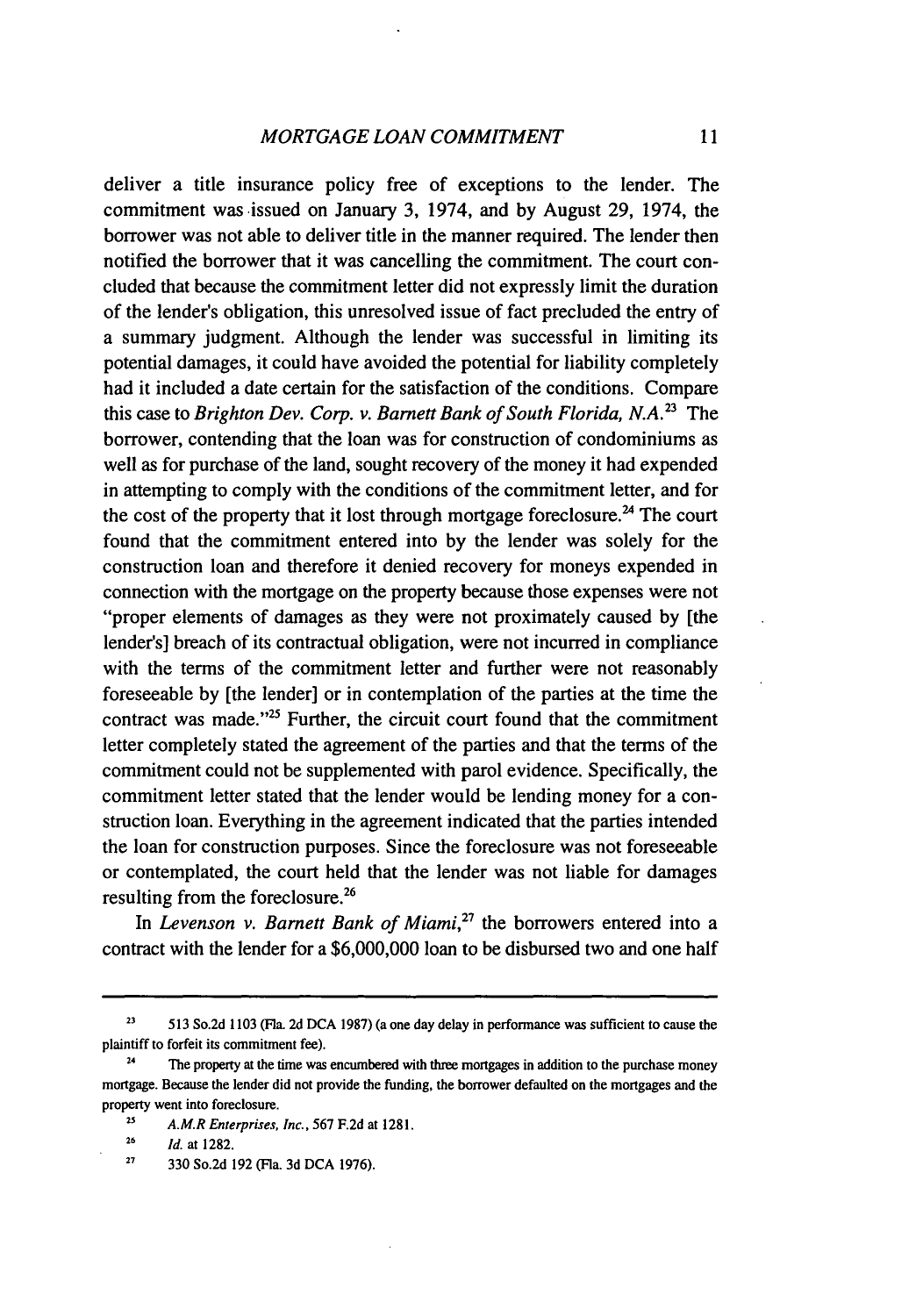years after the parties entered into the commitment. The borrowers paid an initial commitment fee of \$30,000 and also paid an additional \$60,000 fee by an irrevocable letter of credit.<sup>28</sup> It was agreed upon by the parties that the \$60,000 would be returned to the borrower if the loan closed, or otherwise the \$60,000 would be retained by the lender. Ultimately, the loan did not go through, and the borrower sued to recover the \$60,000 fee, claiming that: (1) the lender did not earmark funds for use in the event the borrowers met the conditions of the commitment; and (2) the lender would have been unable to actually deliver the \$6,000,000 loan if the conditions of the commitment were met.

The trial court struck as irrelevant all evidence concerning the lender's earmarking of the funds necessary to make the loan and the lender's ultimate ability to make the loan. The appellate court agreed that the earmarking of funds is not an essential ingredient to a commitment to make a loan and therefore found that with respect to the initial payment of \$30,000, such evidence was in fact irrelevant and was properly stricken.

However, with respect to the additional \$60,000, because this amount was to be returned to the borrower if the loan closed, the court concluded that the fact that the lender was not able to make the loan was relevant. If the lender could not make the loan when requested by the borrower, the lender would not be entitled to the \$60,000. The court further concluded that the initial \$30,000 fee was an amount necessary to charge to protect the lender from the expenses and time consumed by its employees in determining that the loan to the borrower was proper under its rules and regulations and good business practice. But with regard to the additional \$60,000, the court found that it was compensation for the lender holding itself in readiness to make the loan or as a liquidated damage provision in the event the borrower failed to proceed with the business transaction. Therefore, the court concluded that the trial court erred when it did not allow into evidence facts concerning whether or not the lender was in fact able to make the loan at the time required.

#### *B. Specific Performance*

The equitable remedy of specific performance has been applied to protect various contractual rights. Specific performance is a proper remedy for breach

<sup>29</sup> This fee was labeled **by** the lender as part of the commitment fee and labeled **by** the borrower as a standby fee.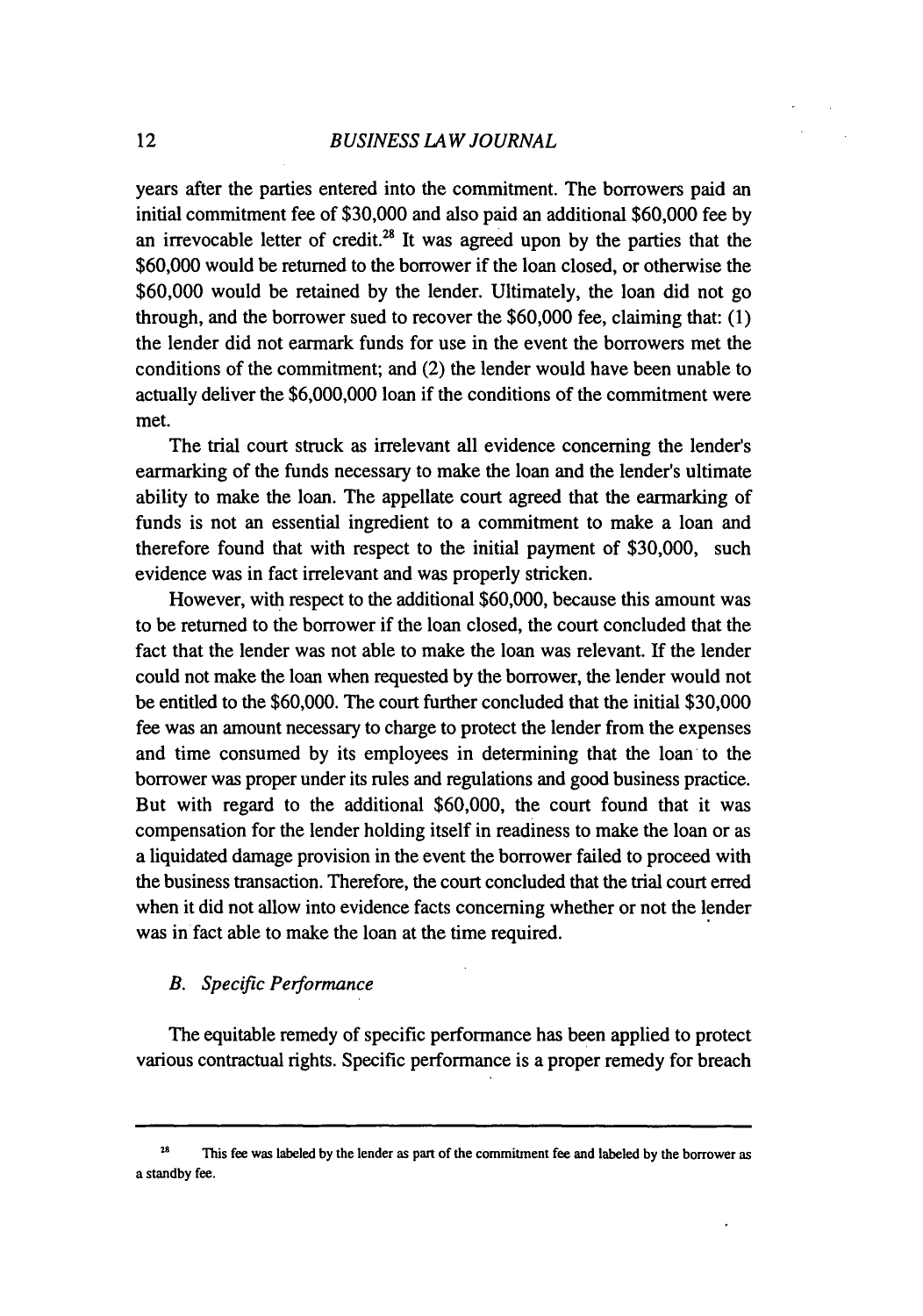of contract only where an action at law for compensatory damages is inadequate to do complete justice between the parties.<sup>29</sup>

Specific performance is an appropriate remedy when the value of non-real property is uncertain, or not readily ascertainable in the open market, or if the damages from the breach of contract are too uncertain or indefinite to be fixed.30

In *American Bancshares,31* the lender ("American") brought an action against another lender ("Empire") seeking specific performance on an agreement that required Empire to purchase a construction mortgage loan from American. American contended that when it notified Empire to comply with the agreement to purchase the construction mortgage loan, Empire defaulted on the agreement. Although the trial court awarded American specific performance, the Fifth Circuit reversed. It held that damages could be monetarily ascertained and therefore a decree of specific performance was inappropriate.

Although this case involves a dispute between two lenders, typically the borrower is the party seeking specific performance of a loan commitment.<sup>32</sup> Specific performance seems to be granted in those instances where the borrower has substantially complied with the requirements of the commitment letter and could have difficulty replacing the loan which the lender is seeking to avoid.

Although Florida courts have not addressed this issue, other jurisdictions have found that borrowers may have a remedy for specific performance. In the New Jersey case of *Selective Builders, Inc. v. Hudson City Sav. Bank,33 the* borrower signed a loan commitment letter with the lender to replace the construction financing for an apartment complex. As a condition of closing, the construction had to be completed by a certain date. The lender argued that the loan commitment was not enforceable because the construction was only 95% complete. The court held that although the improvements were not complete, they were still in compliance with the commitment and the bank's failure to complete the loan constituted a default.<sup>34</sup> The court further determined that specific performance was the appropriate remedy for three reasons. First, the borrowers had been trying, without success, to arrange substitute financing

**31** *Id.*

**<sup>29</sup>** *See generally,* 71 Am. Jur. 2d, Specific Performance §8.

**<sup>30</sup>** American Bancshares Mortgage Co., Inc. v. Empire Home Loans, Inc., **568 F.2d** 1124 (5th Cir. 1978).

**<sup>32</sup>** *See generally,* Specific Performance of Agreement to Lend or Borrow Money, **82** A.L.R. 3d 1116.

<sup>33 349</sup> A.2d 564 (N.J. Super. Ct. Ch. Div.  $1975$ ).

<sup>34</sup> *Id.* at 567.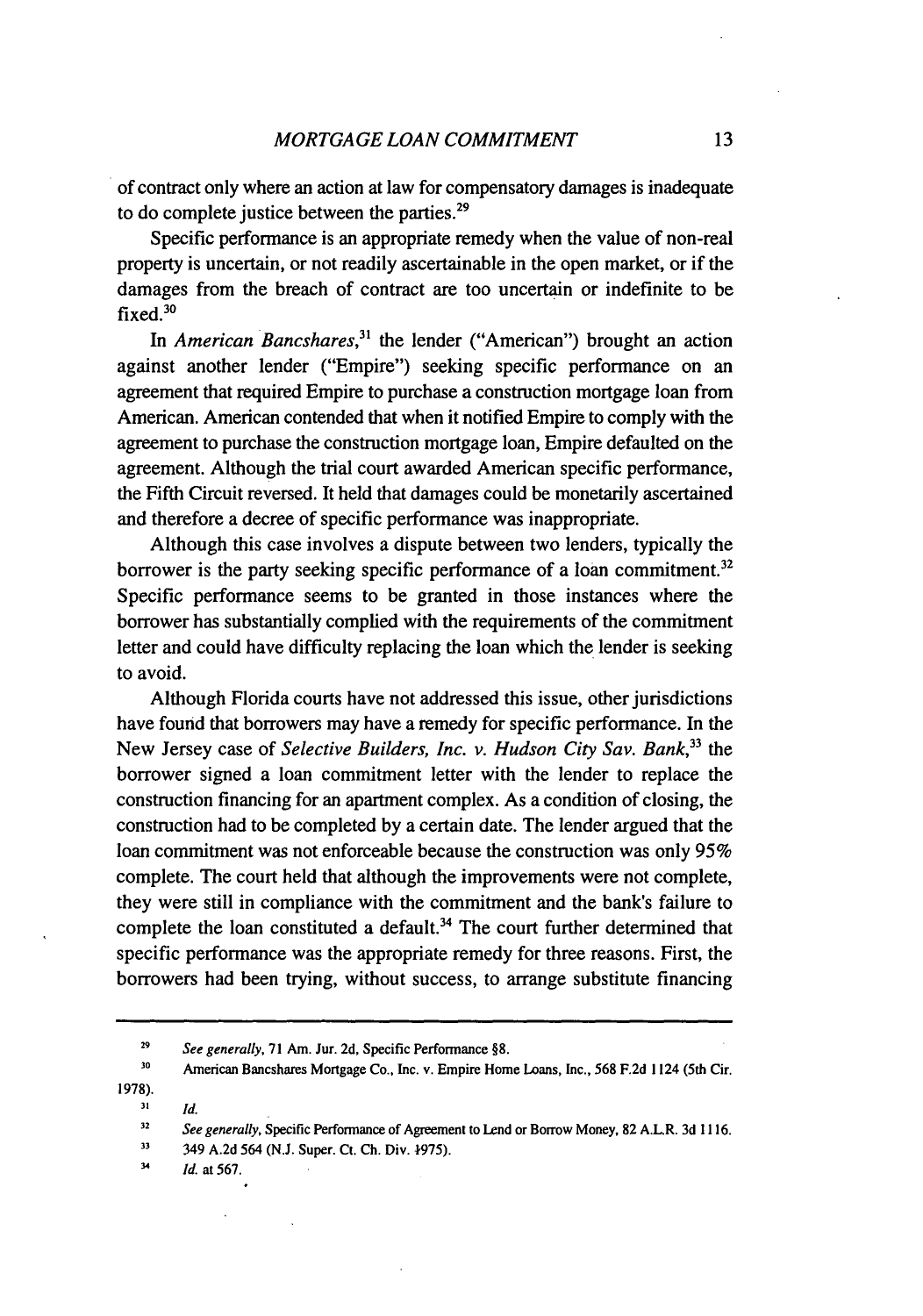since the time the closing was scheduled to occur. Second, an award of damages would not have made the borrower whole. Third, it would have been difficult to calculate the actual monetary damage.

One might argue that the lender should also be entitled to seek specific performance of loan commitments. Given a lender's desire to share in the benefits derived by the borrower from a given project, a lender might not be in a position to derive similar benefits from another project and the damage to the lender from the loss of the loan may be difficult to determine. Consequently, the lender may wish to seek specific performance for its commitment. However, no cases have been found which grant a lender specific performance of an agreement. The courts assume that a lender can find another borrower for the money. Further, it is rare that a lender would want to lend money to someone who does not want to borrow the money. Moreover, the lender's damages can usually be estimated because the amount that the borrower was supposed to borrow, the interest rate under the agreement are known, and the current interest rate at which the lender must loan the money is known.

# **V. LIMITING LENDER LIABILITY**

Once a lender has made a commitment to lend, whether written or oral, and the borrower has fulfilled the conditions precedent, the lender must comply with the commitment. In recent years, the number of lender liability lawsuits has grown dramatically. This is due, in part, to the increase in creative financing by lenders and the creative theories of lender liability. This new creativity has resulted in many large judgments against lenders.<sup>35</sup> These large judgments have substantially increased the cost of lending money. Lenders, in turn, pass on these additional costs to borrowers. The Florida legislature has recognized that a lender's relationship with a borrower should be close, so that the lender can properly determine the needs of the borrower and the soundness of the borrower's financial plans.<sup>36</sup> Lenders often orally advise borrowers. However, because the courts began to recognize lender liability claims based on oral representations, and because borrowers often misunderstood lenders' advice, lenders started to limit their oral communications to borrowers. In response to this situation, state legislatures tried to placate worried lending

*<sup>35</sup>* See **Jerry M. Gewirtz,** Impact of Florida Statute *§* **6870304** on *Lender Liability Actions, Fla.* **B.J., June 1992, at 82.**

**<sup>36</sup>** See **generally Jeffrey A. Tochner,** Limiting **Lender** Liability **in Florida: The Application of** a Statute of Frauds to *Credit* Agreements, **44 Fla. L. Rev. 807 (Fall 1992).**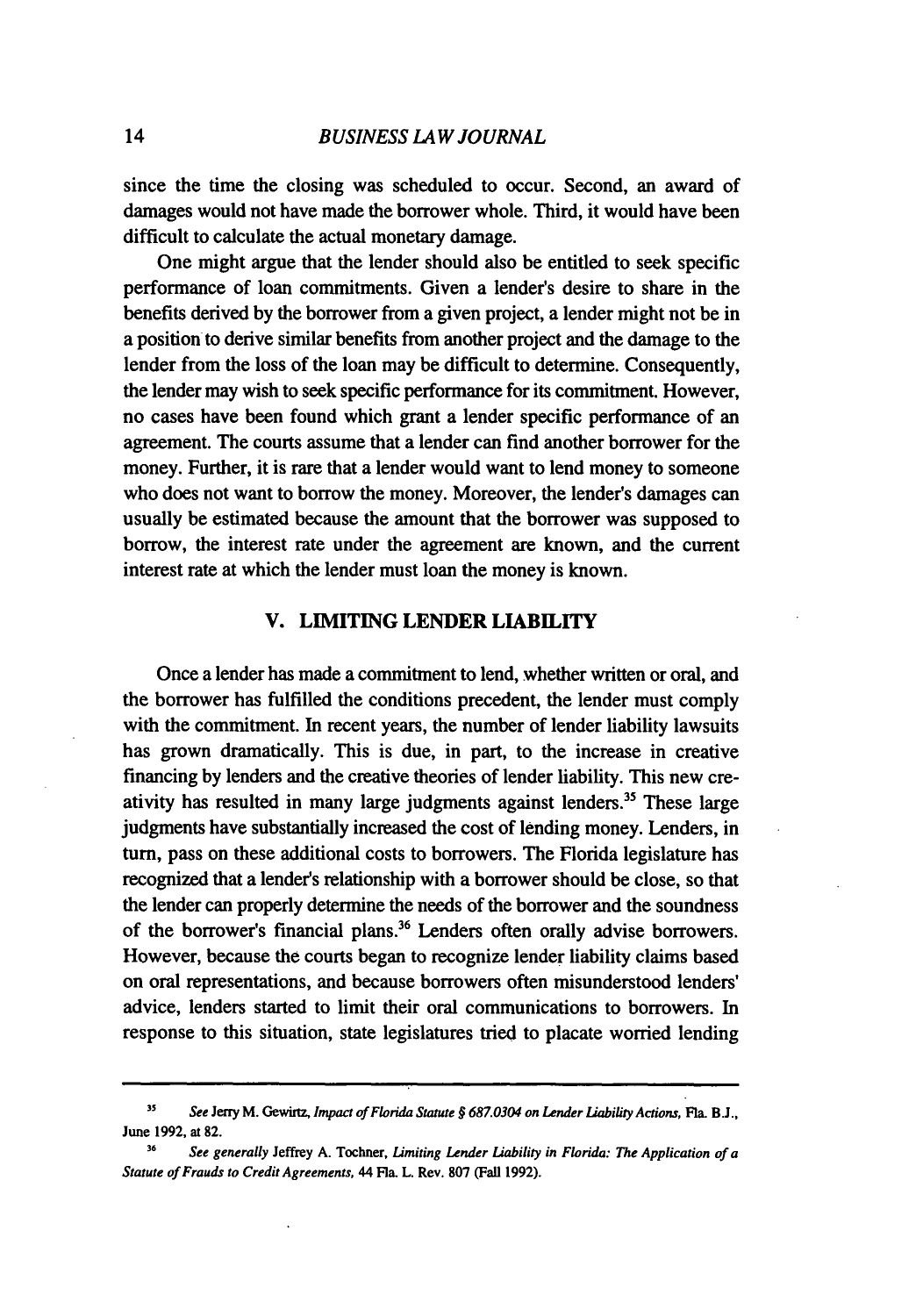institutions and to facilitate open communications in credit transactions by enacting a particularized statute of frauds that would limit lender liability.<sup>37</sup> With the enactment of this statute of frauds, it became more difficult for borrower's counsel to successfully allege creative causes of action against the lender since the statute limits borrowers' claims to those derived from written commitment agreements. While prior claims against lenders would usually include allegations of breach of an oral communication to lend, breach of an oral agreement to refinance an existing loan, and breach of an oral agreement to forbear from enforcing contractual remedies, these causes of action are now prohibited by the new statute of frauds.

Section 687.0304(2) of the Florida Statutes provides that for a borrower to maintain an action on a credit agreement, the statute requires that the agreement: (1) be in writing; (2) express consideration; (3) set forth the terms and conditions; and (4) include the signature of both the creditor and the debtor. The statute defines a credit agreement as "an agreement to lend or forbear repayment of money, goods, or things in action, to otherwise extend credit, or to make any other financial accommodation."<sup>38</sup>

Although it seems that the statute favors the lender, the statute could be viewed as benefitting borrowers as well. By requiring commitment agreements to be in writing, the statute provides certainty to the terms of the credit transaction. The borrower therefore knows that the lender is likewise bound by the terms of the loan commitment.

Further, the statute clearly benefits the legal system as a whole. By requiring the commitment letter to be in writing, the statute reduces the number of law suits because the borrower can no longer sue on an oral agreement. The system also relieves the lender from defending law suits that are difficult to prove or disprove.

Florida courts have yet to clearly interpret the statute's language. Although the Florida courts have not yet dealt specifically with this statute in regard to a loan commitment letter, there are two Florida cases that address this statute in the context of other agreements to lend, and could easily be analogized to a commitment letter.

**<sup>37</sup>** *Id.*

**<sup>39</sup>** § 687.0304(1)(a), Fla. Stat. (1992). The primary effect of the statute is the prevention **of** bonowers' suits against lenders on credit agreements unless the agreements are in writing. A commitment letter would fall within this category of credit agreements.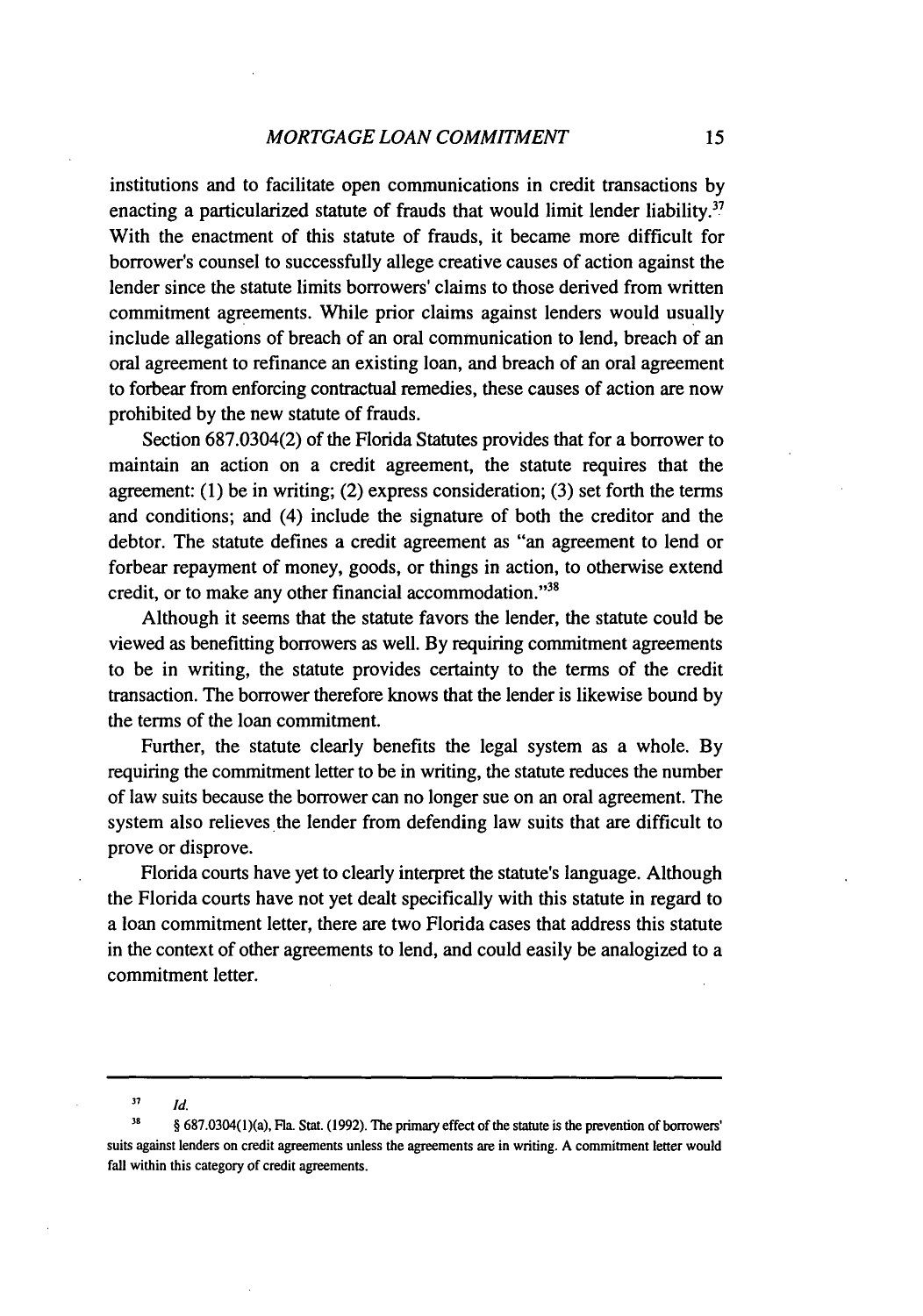#### *BUSINESS LAW JOURNAL*

In *Brenowitz v. Central National Bank,39* a lender brought an action against a borrower seeking to recover on a promissory note owed to the bank. The borrower responded with affirmative defenses that included allegations that discussions were held between the borrower and the lender that if the borrower brought his interest payments up to date and provided more security for the loan, the lender would stay its demand for acceleration. The thrust of the borrower's affirmative defenses was to estop the lender from taking advantage of the original terms of the written loan agreement in the face of a later waiver or modification of the terms. However, the court found that the note represented an "agreement to lend" and this fell under the statute. Because the agreement is classified under this statute, the borrower could not base its defense on the oral statements made to it by the lender. However, the court did hold that the borrower could defend an action by the creditor by alleging waiver, estoppel or bad faith arising out of an alleged oral credit agreement.<sup>40</sup>

*In Griffiths v. Barnett Bank of Naples,41* the Second District once again held that the absence of any written credit agreement bars an action against the lender. The borrower's claims of negligence, breach of contract, indemnification, breach of fiduciary duty and fraud were all founded on the assertion that the banking officer made statements or agreements concerning the extension of credit. These alleged actions were specifically excluded as specified in Fla. Stat. § 687.0304(3).42

# VI. LOAN COMMITMENT LETTERS FROM THE BORROWER'S PERSPECTIVE

From the borrower's perspective, the negotiation of a commitment letter is a challenge of considerable dimension. In few other business transactions does one party have so little apparent negotiating leverage to temper documents so exclusively protective of the other party's interest. This bias towards lenders is usually justified by the argument that it is, after all, the lender's money that is being advanced to the borrower. Thus, there should be no limits on the lender's ability to safeguard its investment and ultimately to obtain repayment. However, such arguments overlook the fact that a real estate loan is frequently

**<sup>39</sup>** 597 So.2d 340 (Fla. 2d DCA 1992).

*<sup>40</sup> Id.* at 343; **see** *also* John L. Maynard v. Central National Bank, 19 Fla. L. Weekly **D1677** (Aug. 5, 1994).

<sup>41</sup> **603** So.2d **690** (Fla. 2d **DCA 1992).**

**<sup>42</sup>** However, the court once again reiterated that estoppel, fraud and other affirmative defenses may be asserted by way of an answer in accordance with Florida Rule of Civil Procedure 1.110(d).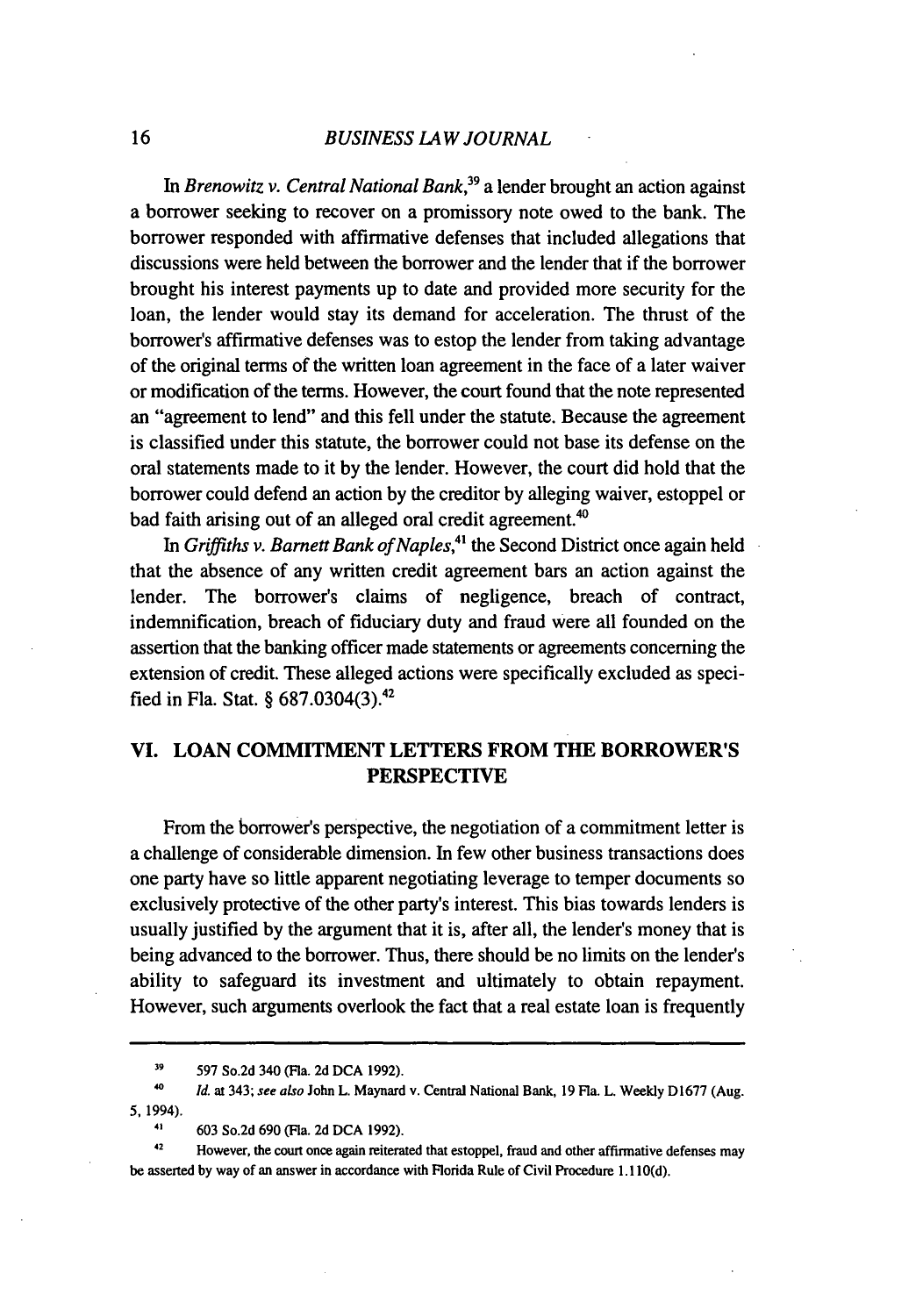part of a larger transaction, in which the borrower has made a substantial economic investment and incurred significant liability. Further, it is the borrower's property that is being burdened **by** the constraints of the mortgage lien.

A commercial real estate loan is a mutually beneficial transaction in which many lenders are every bit as anxious to close the deal as is the borrower. The lender is, after all, in the business to make loans and to earn the resulting fees and interest. It is common in a borrower's market, that interest rates, the availability of funds and competition from other lenders stimulate a lender to fairly negotiate with a borrower to ensure that a deal does not break up.

The borrower should be aware of the significant liability that may ensue from execution of the loan commitment. Such liability, as seen in the Florida cases, may range from the loss of significant monetary deposits or fees to exposure for payment of the lender's damages in the event the loan does not close, even if through no fault of the borrower. Finally, it is increasingly common to find in loan commitments the detailed requirements that must be met in order for the borrower to actually receive the loan. In sum, the borrower must take great care in negotiating all terms of the commitment letter. Some of the crucial provisions found in a commitment letter that should be cautiously considered and negotiated **by** the borrower are as follows:

- (a) The commitment fee, when earned and when refunded.
	- (i) Lender does not approve title, survey, leases, financial data.
	- (ii) Lender defaults.
	- (iii) Lender's failure to procure participants, if applicable.
	- (iv) No fault of Borrower, i.e., casualty/change in financial condition prior to closing.
	- (v) Cannot agree on loan documents.
- (b) Payment of Principal.
	- (i) Maturity Date Extensions. No default at time of extension vs. no default during term of loan.
	- (ii) Fees for Extensions. Reduction of available credit to reduce fees.
	- (iii) Release Prices. Application of payments/payment of interest applicable to payment/retention of portion of sales price to pay taxes. Release prices need not be accompanied by prepayment fee.
	- (iv) The ability to make prepayments, without cost; yield maintenance formulas; LIBOR considerations. No prepayment penalty towards end of loan term. Right to substitute collateral.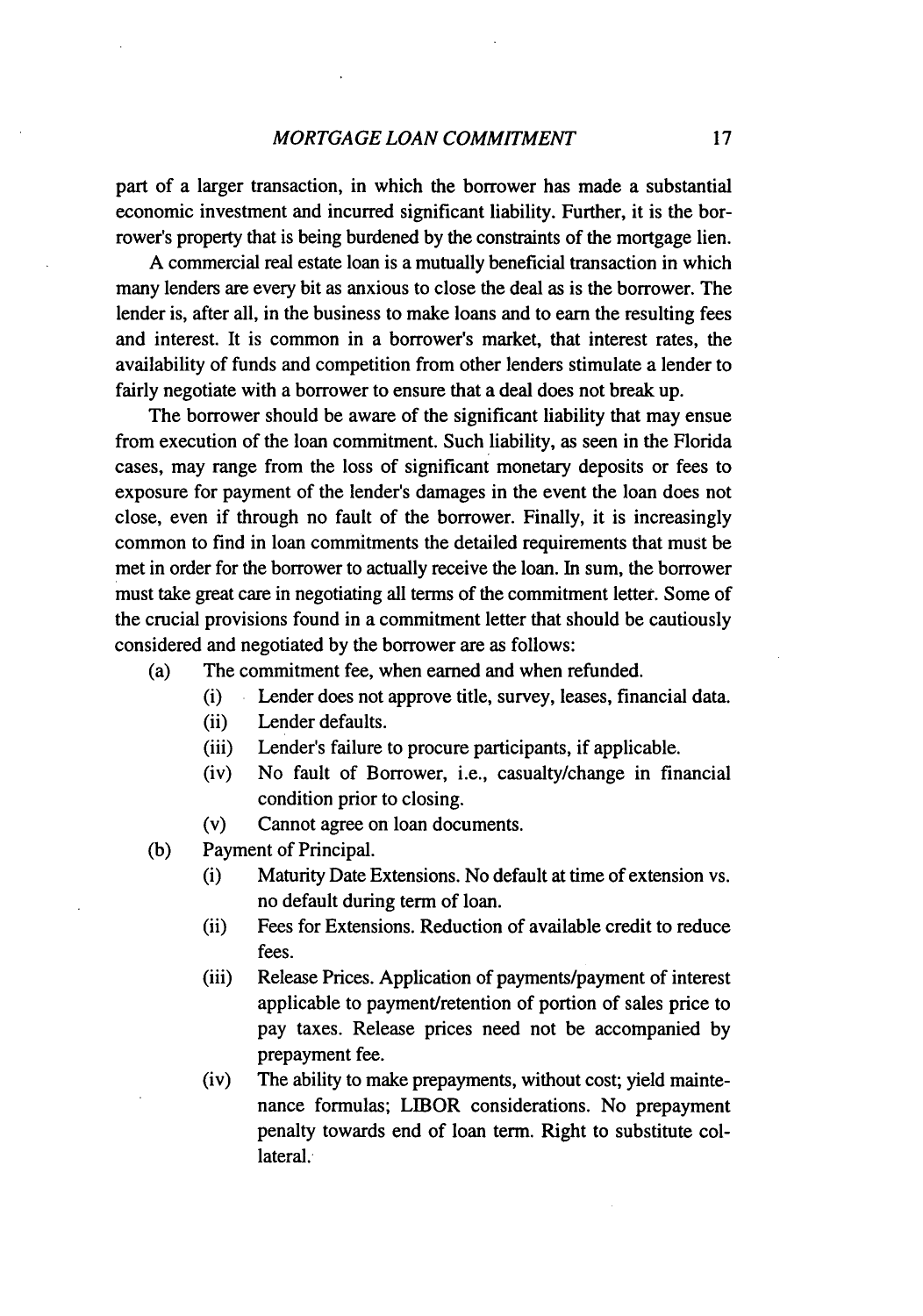- (c) Payment of Interest/Rate.
	- (i) Index Lenders vs. Wall Street Journal. Alternate if Lender fails to publish.
	- (ii) LIBOR vs. Prime.
	- (iii) Rate after default.
	- (iv) Usury.
- (d) Conditions to Loan Closing.
	- (i) Extension for force majeure.
	- (ii) "Materiality" standards.
	- (iii) "Substantial performance."
	- (iv) Confirm contingencies satisfied (e.g., appraisal, construction contract, environmental audit; etc.).
	- (v) Alternatives if contingencies are not met (e.g., pledge of cash collateral if property appraisal low).
	- (vi) Payment of costs of appraisal, environmental, legal.
- (e) Provisions of Mortgage/Loan Agreement.
	- (i) Grace periods, notice and opportunity to cure and late charges.
	- (ii) Recourse vs. Non-Recourse carve-out for waste, misapplication of funds, environmental, fraud, etc.
	- (iii) The collateral. Due on Sale or Encumbrance.
	- (iv) Escrows of taxes and insurance after default/time for pay ment/interest on escrows.
	- (v) The use of insurance proceeds to restore the property.
	- (vi) The use of condemnation proceeds to restore the property.
	- (vii) Right to contest Liens, Taxes.
	- (viii) Hazardous substance indemnities terminate upon foreclosure for future discharges.
	- (ix) Covenants regarding financial conditions. Particularly those permitting a default if the lender "deems itself insecure".
	- (x) Covenants requiring the maintenance of bank accounts' (antitying provisions).
	- (xi) Leases. Lender's right to approve. Handling of modifications and termination of leases. Management approval. Subordination/Non-disturbance. Reporting requirements.
	- (xii) Insurance requirements, builder's risk, hazard, comprehensive liability, workmen's compensation, business interruption, flood, earthquake, is it available, what will it cost, and what are the deductibles.

18